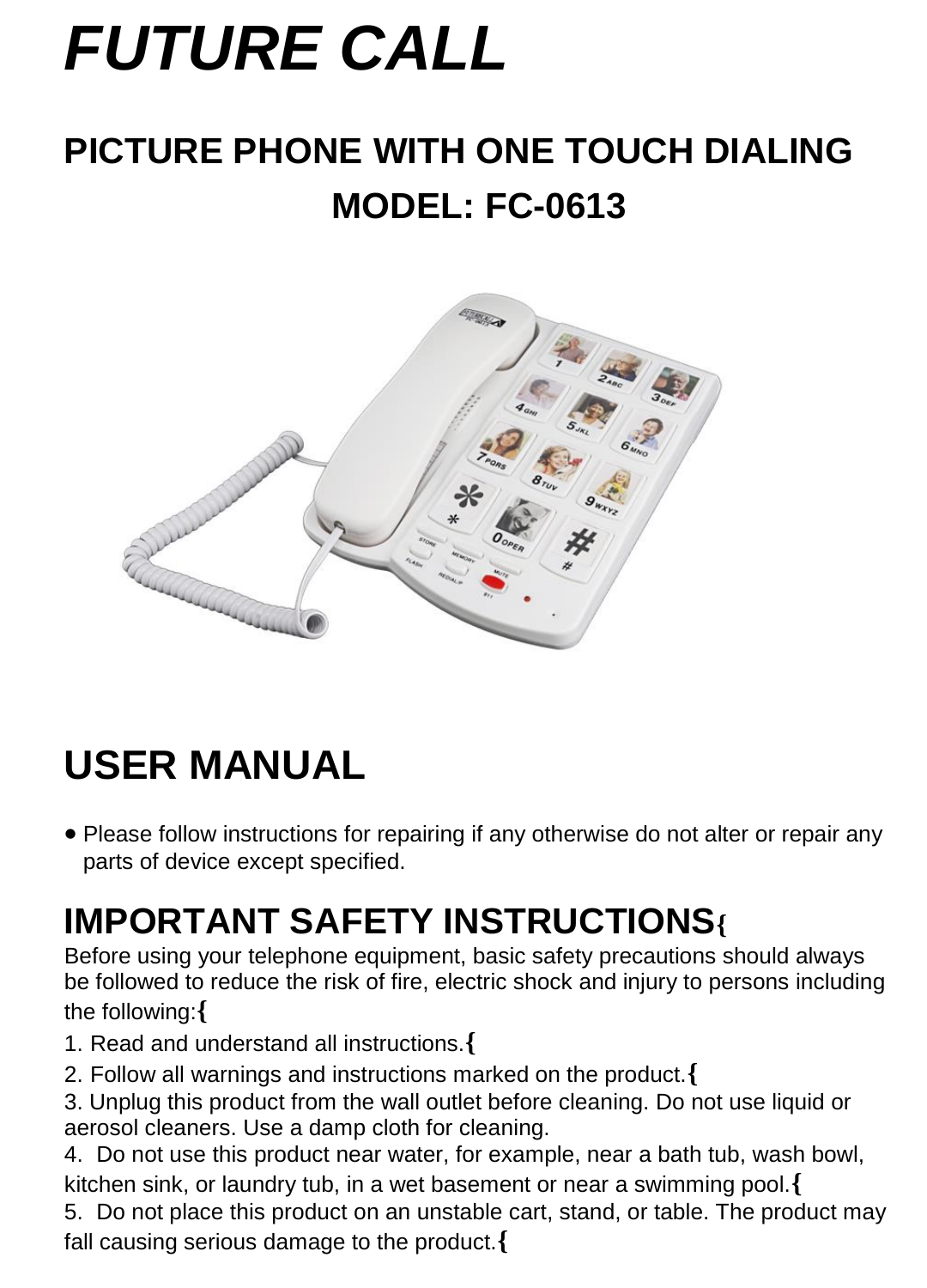6. Slots and openings in the enclosure and the back and bottom are provided for ventilation, to protect it from overheating. These openings must not be blocked or covered. The openings should never be blocked by placing the product on a bed, sofa, rug, or other similar surface. This product should never be placed near or over a radiator or heat register. This product should not be placed in a built-in installation unless proper ventilation is provided.

7. This product should be operated only from the type of power source indicated on the marking label. If you are not sure of the type of power supply to your home, consult your dealer or local power company.

8. Do not allow anything to rest on the power cord. Do not locate this product where the cord will be abused by persons walking on it.

9. Do not overload wall outlets and extension cords as this can result in the risk of fire or electric shock.

10.Never push objects of any kind into this product through cabinet slots as they may touch dangerous voltage points or short out parts that could result in a risk of fire or electric shock. Never spill liquid of any kind on the product.

11.Do not disassemble this product, but take it to a qualified service technician or service center when repair work is required. Opening or removing covers may expose you to voltage or other risks. Incorrect reassembly can cause electric shock when the appliance is subsequently used.

12.Unplug this product from the wall outlet and refer to qualified service personnel under the following conditions:

A. When the power supply cord or plug is damaged or frayed.

B. If liquid has been spilled into the product.

C. If the product has been exposed to rain or water.

D. If the product does not operate normally by following the operating instructions. Adjust only those controls that are covered by the operating instructions. Improper adjustment of other controls may result in damage and may require extensive work by a qualified technician to restore the product to normal operation.

E. If the product has been dropped or the enclosure has been damaged.

F. If the product exhibits a distinct change in performance.

13.Avoid using a telephone during an electrical storm. There may be a remote risk of electric shock from lightning.

14. Do not use the telephone to report a gas leak in the vicinity of a leak.

15.Never install telephone wiring during a lightning storm.

16.Never install telephone jacks in wet locations unless the jack is specifically designed for wet locations.

17.Never touch uninsulated telephone wires or terminals unless the telephone line has been disconnected at the network interface.

# **SAVE THESE INSTRUCTIONS**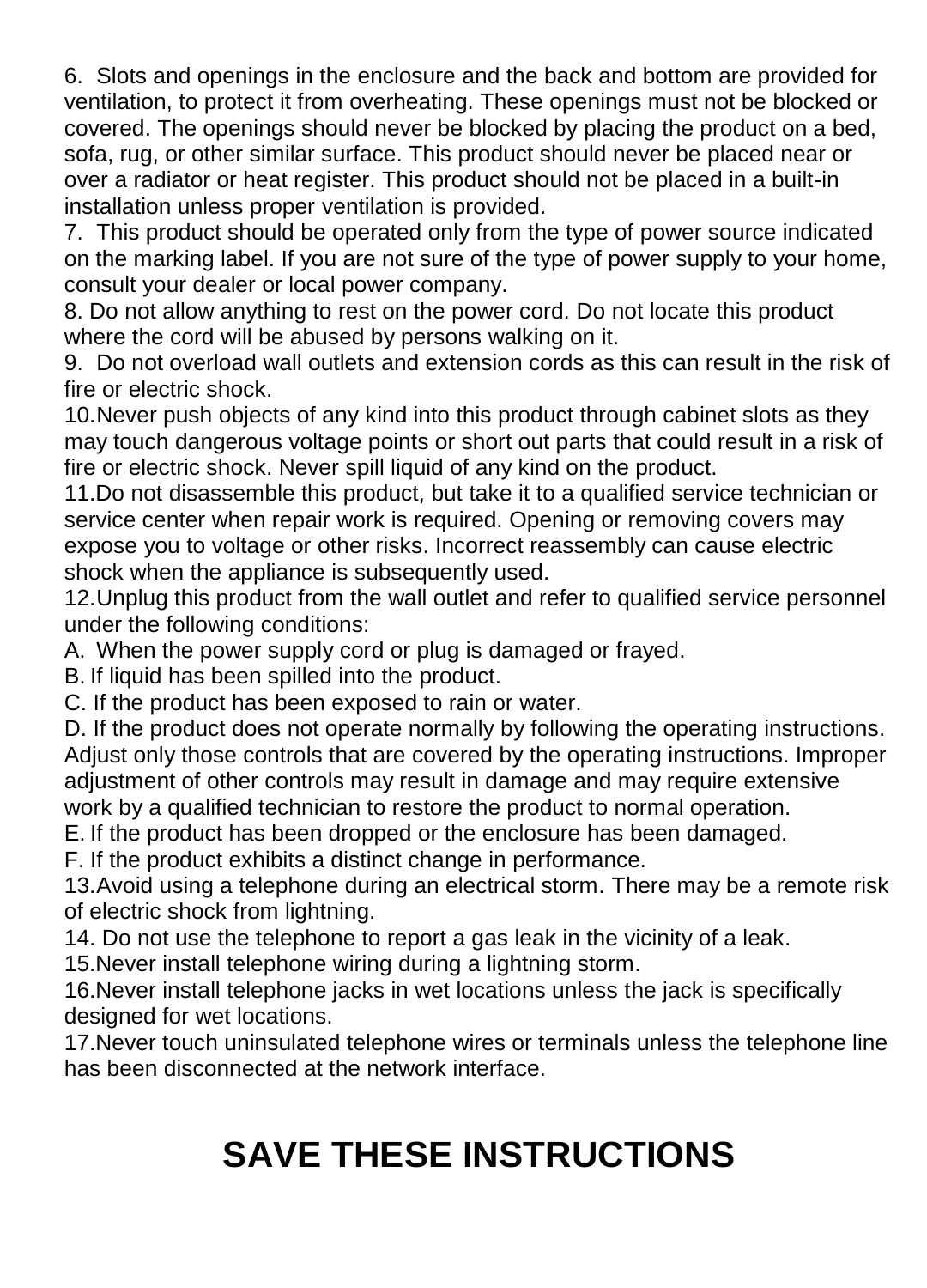

| 1              | Dialing Keypad/<br>Memory keys(0-9) | 9  | <b>RINGER OF-LO-HI SWITCH</b>                    |
|----------------|-------------------------------------|----|--------------------------------------------------|
| 2              | <b>STORE</b>                        | 10 | HANDSET<br>VOLUME<br>VHI-HI-MED<br><b>SWITCH</b> |
| 3              | <b>FLASH</b>                        | 11 | STORE ON-OFF SWITCH                              |
| 4              | <b>MEMORY</b>                       | 12 | ONE TOUCH-NORMAL SWITCH                          |
| 5              | <b>REDIAL/P</b>                     | 13 | <b>HANDSET</b>                                   |
| 6              | <b>MUTE</b>                         | 14 | <b>TELEPHONE BASE</b>                            |
| $\overline{7}$ | 911 KEY                             | 15 | <b>HANDSET CORD</b>                              |
| 8              | USE/RINGER<br>IN<br><b>LIGHT</b>    | 16 | <b>HANDSET JACK</b>                              |
|                |                                     | 17 | <b>LINE JACK</b>                                 |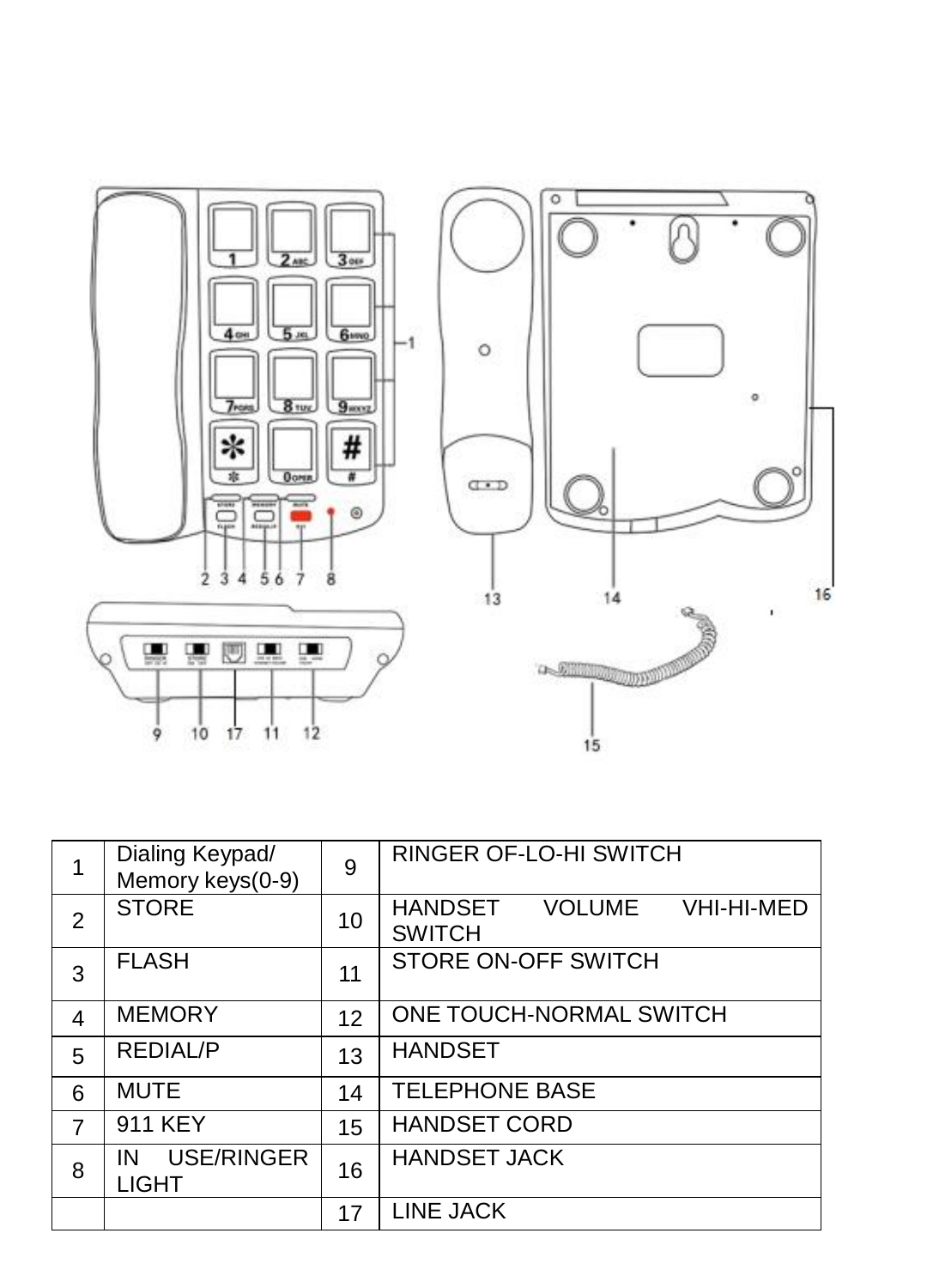# **INSTALLATION**

#### **Coil Cord Connection**

Insert coil cord into modular jack located on left hand side housing. Connect the other end into the modular jack located on handset.

#### **Line Cord Connection**

Insert the modular plug of the straight cord into the rear side of base unit, the insert the other end of RJ11C plug into the wall jack.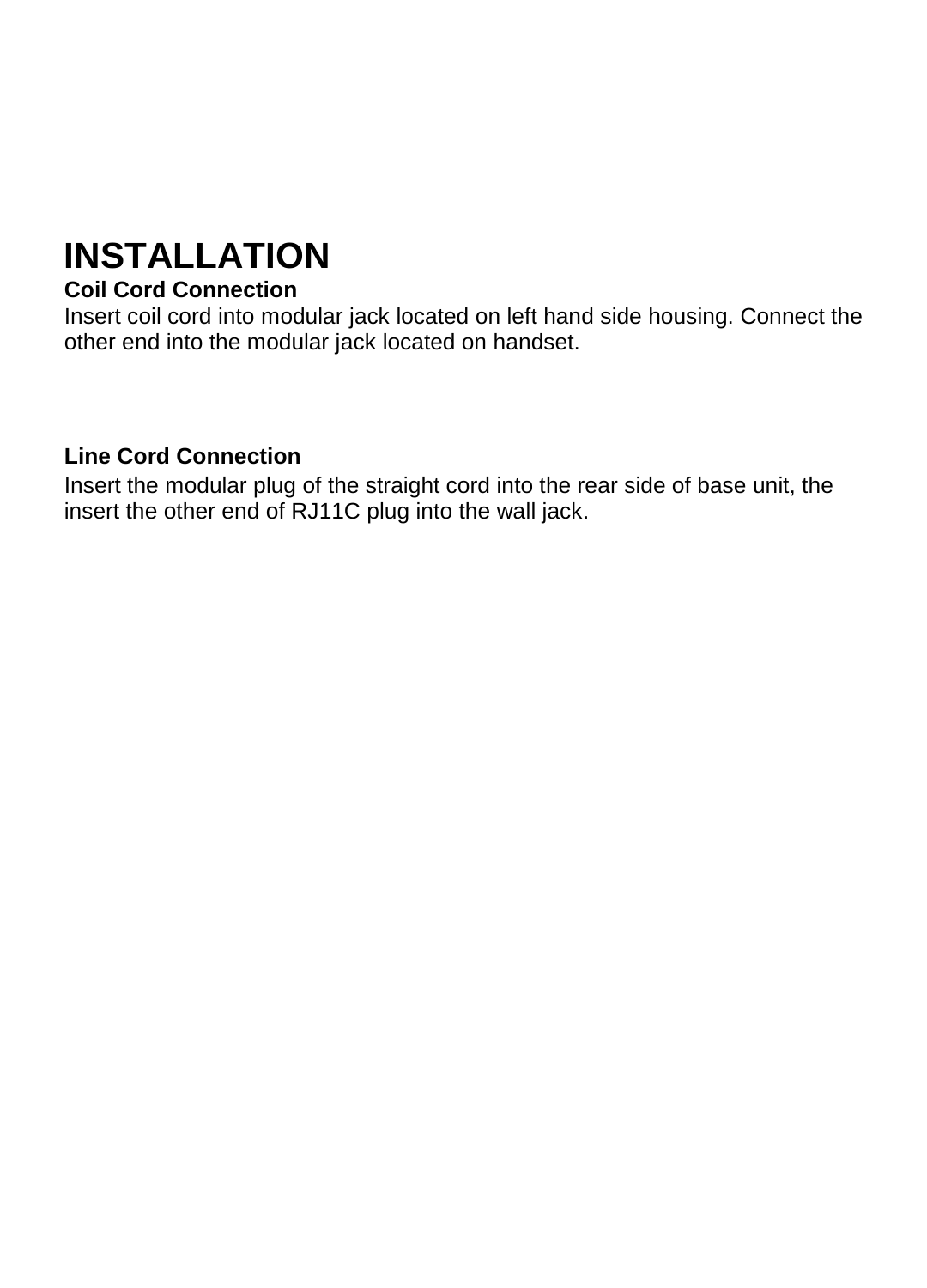### **OPERATION**

### **KEY FEATURE**

#### **Last Number Redial / Pause**

Your PHONE remembers the last number dialed. If the number you dial is busy or not being answered, hang up. To redial the last number automatically, press the REDIAL button. NOTE: You can redial the same telephone number as many times as required. However, once you dial another number, the previous number is erased. **This key is also used as a pause key when programming this phone on a PBX system. E.G... "9" before the number**

#### **Ringer Switch OFF / LO / HI**

Your phone provides a ringer adjustment of High, Low and Off, when you don't want to be disturbed, slide the switch to the off position. Now you can still make a outgoing calls without being disturbed by incoming calls.

#### **Handset Receiver Volume Switch VHI / HI / MED**

This switch may be used to adjust the handset volume of received speech.  $VHI = Very High - HI = High and MED = Normal$ 

#### **Store ON – OFF Switch**

This switch is used to prevent storing of number by mistake, This switch needs to be ON to be able to store memory numbers

#### **NORMAL – ONE TOUCH SWITCH**

This switch is used to switch between Normal and One touch dialing

#### **FLASH KEY**

This key is for getting a new line if you make a mistake when dialing or it is also used to answer a call waiting call…

#### **MUTE KEY**

This key is used to mute the handset mic when you are talking you need to hold it down when you want to mute the mic on the handset.

#### **STORE KEY**

This key is used when storing numbers into the memory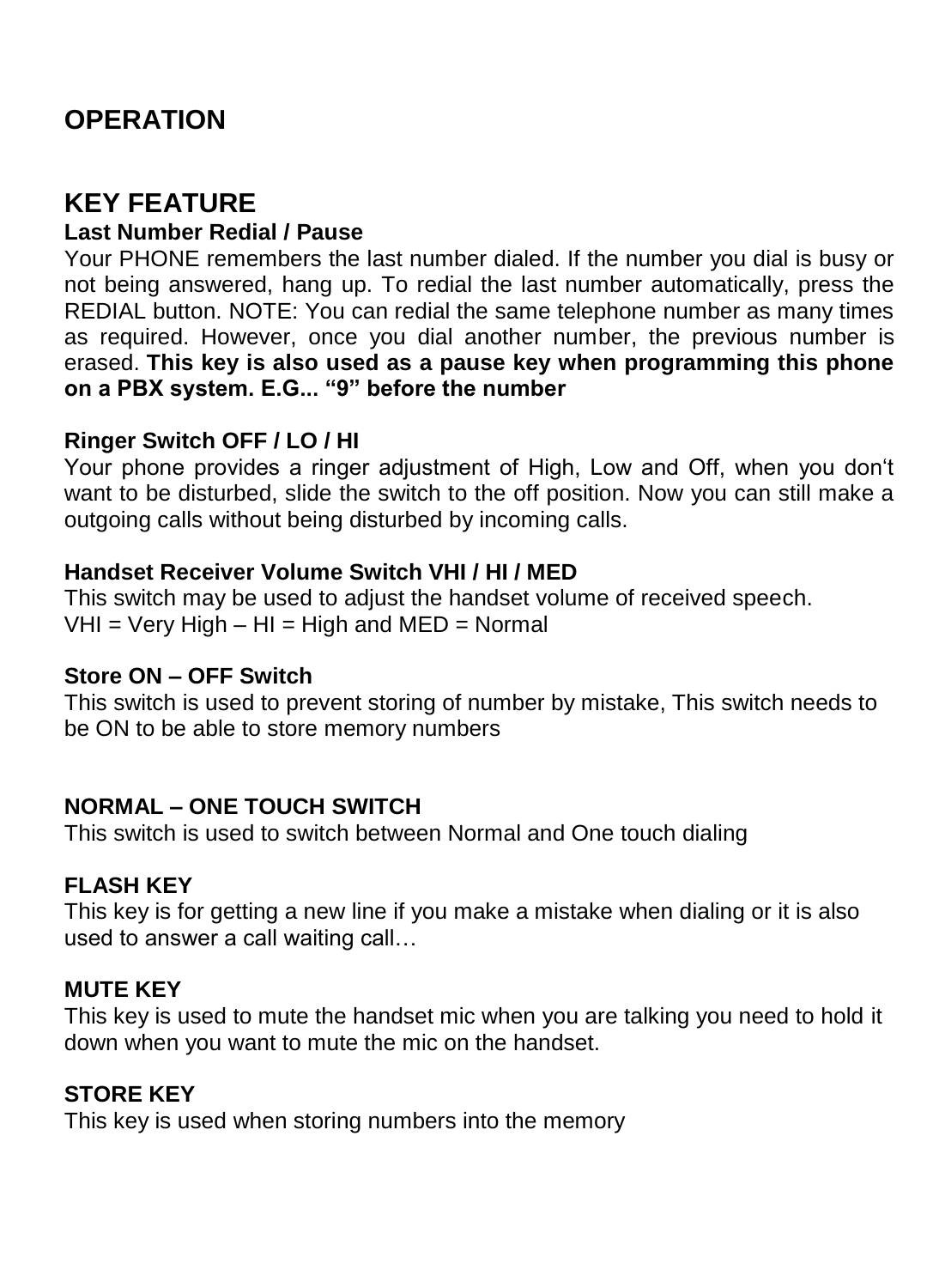### **MEMORY FEATURE**

#### **To Program**

Your PHONE is equipped with 911 memory key and ten 2 touch memory keys (Pictures)for programming your most frequently dialed telephone numbers.

- 1. Make sure the store ON OFF switch is ON
- 2. Slide the Normal / One touch Switch to NORMAL position.

3. Lift the handset and place it on the side. Do not listen to the handset while programming.

4. Press and release STORE button.

Note: Once you start programming a number do not hesitate

5. Press the 0-9 keys for the telephone number you wish to store including area code if needed.

- 6. Press and release the STORE button again.
- 7. Press the (0-9) (pictures) where you want that telephone number stored in.
- 8. Your number is now stored.
- 9. Replace handset.
- 10. To change a stored number, repeat the same process. The new number will be stored and the old number will be removed..

Note: If you need to disconnect the 911 key you may program any other number you wish or just the digit "1" into this key by following the points 1-6 push the 911 key for point 7 then points 8-9.

### **To Retrieve Memory Numbers**

Key button Memories:

Your phone provides the option of "Normal" or "One Touch" dialing mode.

**Normal mode** - To retrieve numbers stored in the key button,

pick up the handset and press the MEMORY button.

Then press the key button number (0-9) (pictures) which stores the telephone number you want to dial. Your call will be automatically dialed.

**One Touch mode** - To retrieve numbers stored in the key button, Pick up the phone and wait for a dial tone, then press the key button (pictures) which stores the telephone number you want to dial. Your call will be automatically dialed. Please note:

- Original Two touch memories will become one touch memories at ONE TOUCH mode
- There will be no dialing (0-9) function when the ONE TOUCH mode is selected
- You can not program any memories when in ONE TOUCH mode

### **Inserting Pictures (Photos)**

- 1. Remove numbered plastic cover from each key 0-9.
- 2. You will need a pictures approximately 0.9" x 0.9" inch.
- 3. Place picture into key.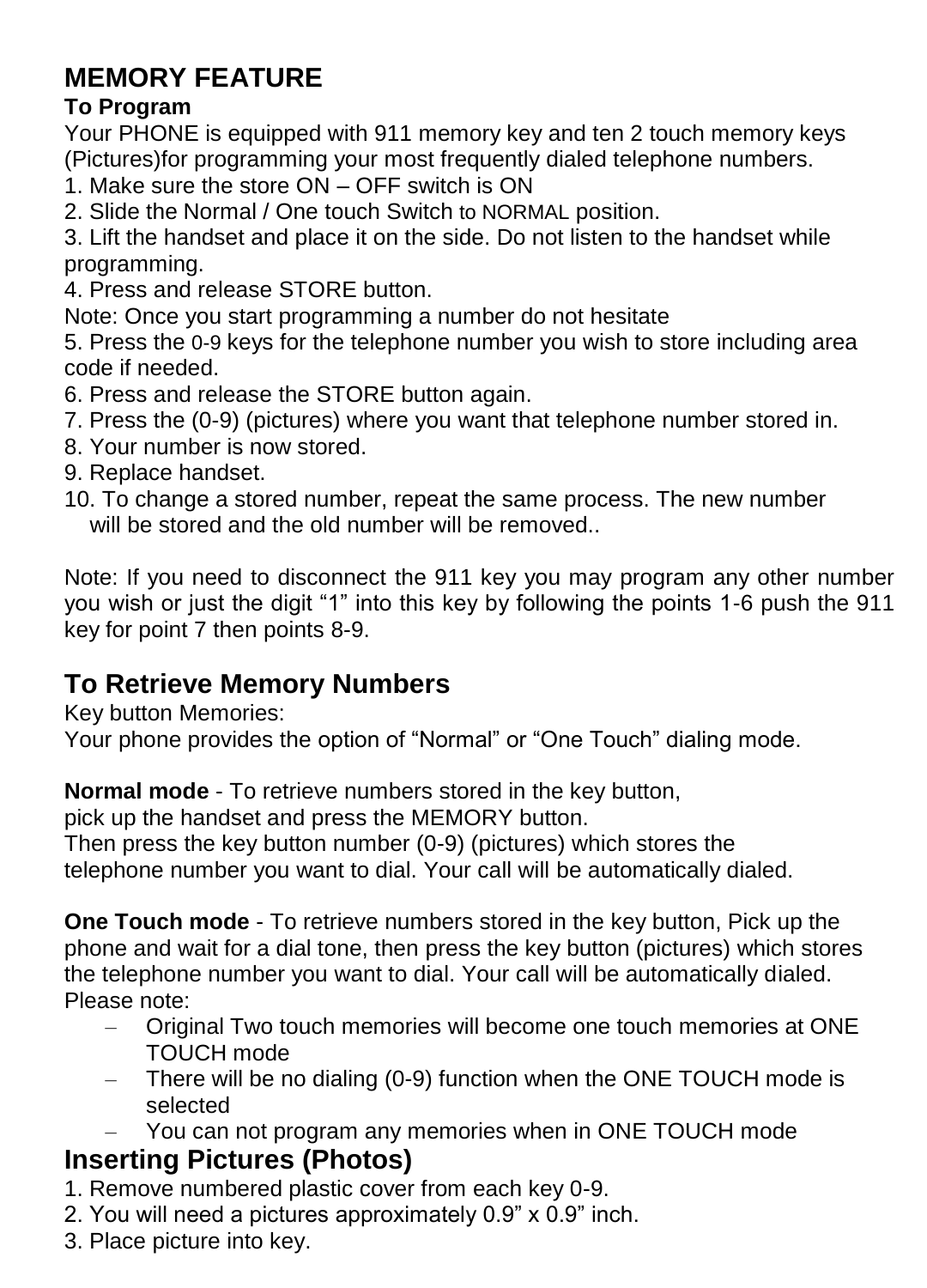4. Replace plastic cover.

## **CONSUMER INFORMATION**

This equipment complies with Part 68 of the FCC rules and the requirements adopted by the ACTA On the bottom of this equipment is a label that contains, among other information, a product identifier of US: 4VKTE09BFC-1007. If requested, this number must be provided to the telephone company.

The applicable jacks (i.e. RJ11C) for this equipment are provided in the packaging with each piece of approved equipment. The jacks are certified by Universal Service Order Codes (USOC).

A plug and jack used to connect this equipment to the premises wiring and telephone network must comply with the applicable FCC Part 68 rules and requirements adopted by the ACTA. A compliant telephone cord and modular plug are provided with this product. They are designed to be connected to a compatible modular jack that is also compliant. See installation instructions for details.

The REN is used to determine the number of devices that may be connected to a telephone line. Excessive RENs on a telephone line may result in the devices not ringing in response to an incoming call. In most but not all areas, the sum of RENs should not exceed five (5.0). To be certain of the number of devices that may be connected to a line, as determined by the total RENs, contact the local telephone company. [For products approved after July 23, 2001, the REN for this product is part of the product identifier that has the format US:AAAEQ##TXXXX. The digits represented by ## are the REN without a decimal point (*e.g.,* 03 is a REN of 0.3). For earlier products, the REN is separately shown on the label.]

If this equipment FC-1007 causes harm to the telephone network, the telephone company will notify you in advance that temporary discontinuance of service may be required. But if advance notice isn't practical, the telephone company will notify the customer as soon as possible. Also, you will be advised of your right to file a complaint with the FCC if you believe it is necessary.

The telephone company may make changes in its facilities, equipment, operations or procedures that could affect the operation of the equipment. If this happens the telephone company will provide advance notice in order for you to make necessary modifications to maintain uninterrupted service.

If you experience trouble with this equipment, disconnect it from the network until the problem has been corrected or until you are sure that the equipment is not malfunctioning.

Please follow instructions for repairing if any (e.g. battery replacement section); otherwise do not alter or repair any parts of device except specified.

Connection to party line service is subject to state tariffs. Contact the state public utility commission, public service commission or corporation commission for information.

This equipment is hearing aid compatible.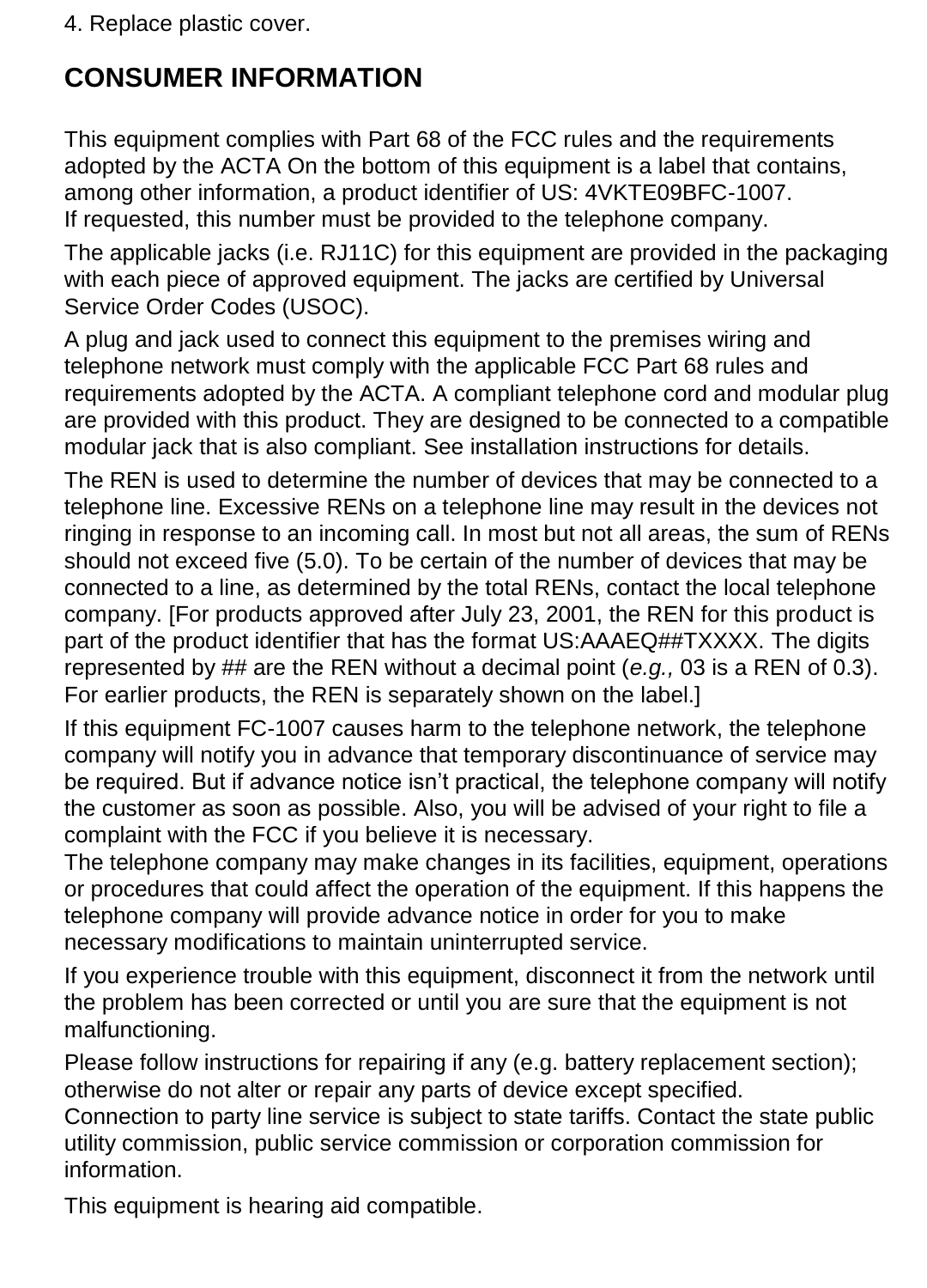**NOTICE :** If your home has specially wired alarm equipment connected to the telephone line, ensure the installation of this equipment FC-1007 does not disable your alarm equipment. If you have questions about what will disable alarm equipment, consult your telephone company or a qualified installer.

**WARNING :** Changes or modifications to this unit not expressly approved by the party responsible for compliance could void the user's authority to operate the equipment.

#### **SERVICE**

According to FCC regulation. This equipment which has been certified and registered by the FCC, may only be repaired by authorized person, the FCC certification may be voided. Should you encounter any problems, please call the FUTURE CALL LLC.

Toll-free Customer Hotline for assistance:

**1-888-934-CALL, Monday - Friday between the hours of 9:00 am - 6:00 pm PST** For general inquires, you can E-Mail to futurecall@onvol.net or visit our website at **www.future-call.com**

#### **FOR WARRANTY AND OUT-OF WARRANTY SERVICE:**

You may call our toll-free hot line on 1-888-934-CALL (1-888-934-2255) 9AM-6PM PST or E-mail to help@future-call.com

#### **QUESTIONS?**

#### **STOP...doesn't take unit back to the store. LOOK...for the toll-free "help" telephone number. LISTEN... as our experts talk you through the problem.**

For immediate answers to your questions regarding operation, missing parts or installation call:

#### **FUTURE CALL LLC HOTLINE & E-MAIL AT: 1-888-934-CALL & help@future-call.com**

#### **LIMITED WARRANTY AND SERVICE**

FUTURE CALL LLC. warrants this product to be free from defective materials or factory workmanship and will replace or repair this unit or any part thereof, except batteries, if it proves to be defective in normal use or service within 90 days from date of original purchase. Our obligation under this warranty is the repair or replacement of the defective instrument or any part thereof, except batteries. This warranty will be considered void if unit is tampered with, improperly serviced, or subjected to misuse, negligence or accidental damage. There are no other express warranties other than those stated herein.

This warranty gives you specific legal rights, and you may also have other rights which varies from state to state. TO OBTAIN SERVICE PLEASE E-MAIL US ON help@future-call.com OR CALL US TOLL FREE 1-888-934-CALL 9AM-6PM PST